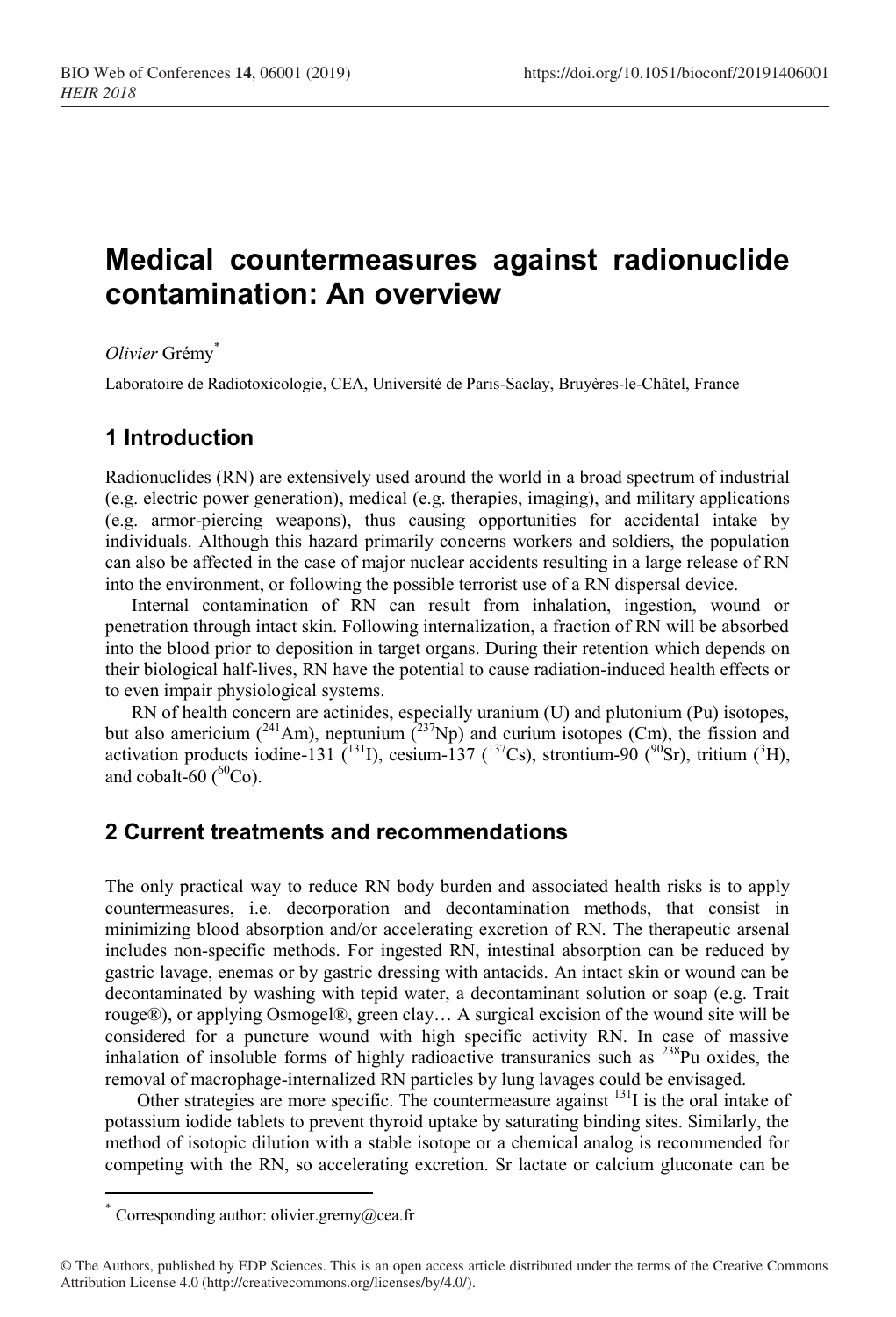given parenterally for  $\frac{90}{5}$ Sr contamination, and drinking large amounts of water can facilitate tritium clearance. Also, Co oligosol administration may be useful to accelerate  ${}^{60}$ Co body turnover. For U intake, the administration of sodium bicarbonate *per os* or by i.v. infusion is recommended. This can promote the formation of U-carbonate complexes in blood that are stabilized by urine alkalization, thereby preventing kidney deposition of U [\[1\]](#page-3-0). The medication against <sup>137</sup>Cs ingestion is the long term oral treatment with insoluble Prussian Blue (Radiogardase®) that contains crystals of ferric ferrocyanide. This traps available Cs in gut by ion-exchange so minimizing intestinal absorption and reabsorption by blocking Cs enterohepatic circulation. The only available decorporation therapy for transuranics Pu, Am or Cm is the i.v. infusion of the marketed solution containing the octadentate chelator diethylenetriaminepentaacetic acid (DTPA) as calcium or zinc trisodium salts. Inhalation of nebulized DTPA is authorized for treating inhaled RN and irrigation with the solution is recommended for skin or wound decontamination. EDTA or DTPA are sometimes recommended for Co since some animal studies have shown a modest efficacy.

## **3 Animal research for improvement of decorporation treatment**

There is a vast body of studies which aims at improving treatments mainly with chelators, either by finding or developing new ones, or by reformulating those available to enhance systemic efficacy, to target the site of RN entry, or to facilitate administration.

#### **3.1 Evaluation of already-marketed drugs or available natural compounds**

Natural compounds or licensed drugs have been evaluated in animals for decorporating RN, such as the amino acid N-AcetylCysteine (NAC), the tripeptide L-glutathione (GSH), a dithiol lead chelator (dimercaptosuccinic acid, DMSA), copper chelators (D-penicillamine and trientine) and polysaccharides. In many cases, results are mixed or modest. A few examples. Injections of GSH or NAC may decrease hepatic and splenic contents of Co [\[2\]](#page-3-1). Of interest an older study showed that a repeated treatment with DTPA was better when the chelator given as Co salts rather than as Ca or Zn salts [\[3\]](#page-3-2). Chitosan lactate, cysteine and Dpenicillamine may also have potential for Co decorporation [\[4-6\]](#page-3-3). Alginate can remove ingested Sr [\[4\]](#page-3-3). However, phytate (Zn-InsP6) seems to inhibit more effectively Sr intestinal absorption [\[7\]](#page-3-4). Trientine and D-penicillamine modestly increase the clearance of Sr and Cs, respectively [\[6\]](#page-3-5). The consumption of pectins to eliminate the chronically ingested Cs may be useful as shown by some studies conducted on contaminated children [\[8,](#page-3-6) [9\]](#page-3-7). As for Pu, chelators primarily designed for treating iron overload such as desferrioxamine have been tested but none is better than DTPA. An active substance of drugs for treating Ca-related bone diseases, the bisphosphonate etidronate (EHBP), limits U retention [\[10,](#page-3-8) [11\]](#page-3-9).

#### **3.2 Approaches for high affinity chelating agents**

For Pu decorporation, derivatives of DTPA have been designed by altering their structure, adding or replacing chelating moieties, e.g., the dihydroxamic derivative DTPA-DX. Nonetheless none have proved to be more effective than native DTPA.

Considering the similar chemical properties and the close *in vivo* behavior of Fe(III) and Pu(IV)), numerous chelators have been synthetized by varying the molecular backbones and geometry, as well as the siderophore-inspirated chelating moieties and number (denticity) [\[12\]](#page-3-10). Based on their decorporation efficiency and their toxicity in animals [\[13,](#page-3-11) [14\]](#page-3-12), two of those synthetic chelators have emerged as lead candidates due to their far greater efficacy than DTPA for Pu removal and their ability to sequester other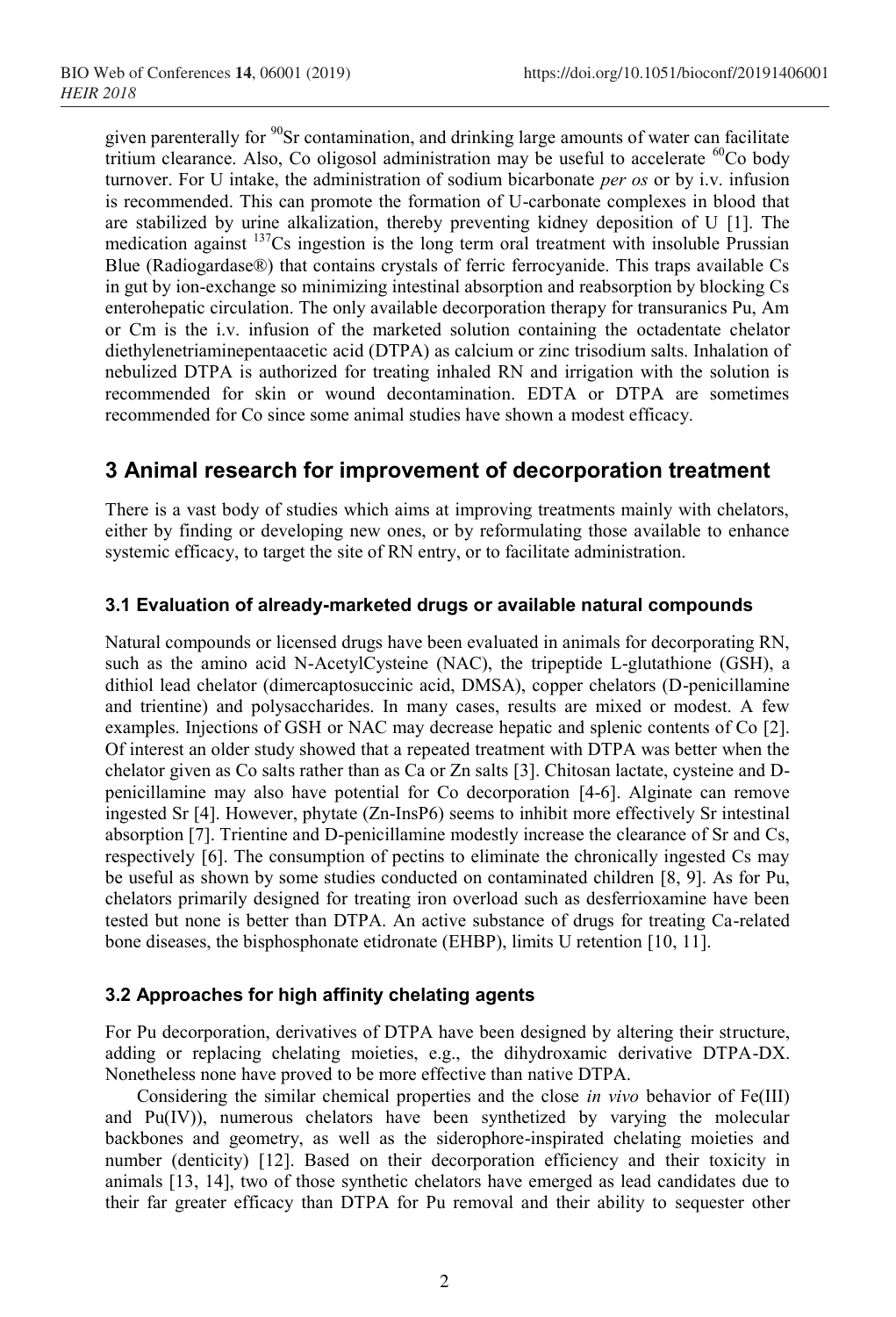actinides including Am, Np and U: the octadentate 3,4,3-LI(1,2-HOPO) and the tetradentate 5-LIO(Me-3,2-HOPO), both containing hydroxypyridinone chelating moieties grafted to linear polyamine backbones. More recently, 3,4,3-LI(1,2-HOPO) was preferred to take forward through pre-clinical studies of efficacy, toxicology, and pharmacology [\[15\]](#page-3-13). Some chelators bearing catecholamide functions such as 3,4,3-LICAM(C) for Pu removal, or 5-  $LICAM(S)$  and CBMIDA for U [\[10,](#page-3-8) [14\]](#page-3-12) were also promising but were later shown to be nephrotoxic and less efficient than HOPO-based chelators.

The affinity of a phosphonic acid moiety for U has been also an area of research for U decorporation improvement. For example, dipodal and tripodal U-binding diphosphonate chelators with amine as scaffold have been synthetized [\[16\]](#page-3-14). The most potent for reducing U retention was the dipodal designated 3C which is slightly better than EHBP but less efficient than 5-LICAM(S) for bone deposits.

Chelators with macrocyclic structures have been also tested. Thus, for decontamination of intact skin, a calix[6]arene bearing carboxylic groups (p-tert-butylcalix[6]arene) has been formulated in an oil-in-water emulsion [\[17\]](#page-3-15). It is efficient for U removal but may have the ability to trap other actinides. Heterocyclic crown ether compounds can promote body clearance and reduce tissue retention of Sr [\[18\]](#page-3-16).

The use of functionalized macromolecules bearing numerous chelating sites per area unit is under investigation. For example, the functionalized methy-carboxylated poly(ethylenimine) (PEI-MC) has an high affinity for U but no animal studies have been performed yet [\[19\]](#page-3-17). Also, a mesoporous silica ( $SAMMS^{TM}$ ) with ferrocyanide moieties has a greater capacity for Cs loading than Prussian Blue but is not more efficient *in vivo* [\[20\]](#page-3-18).

#### **3.3 Strategies for oral delivery enhancement of chelators**

The parenteral route for treating many people would be challenging and make a long-term therapy particularly cumbersome for patients. Orally effective chelators would be very useful but the available DTPA is very poorly absorbed from the intestine (3-5%).

Partially lipophilic analogs and derivatives of DTPA were developed to facilitate passage through the intestinal barrier. Long alkane chains were grafted to a nonadentate analog of DTPA named triethylenetetramine hexaacetic acid (TTHA), resulting in a series of compounds of which the most interesting is  $C_{22}TT$  for Pu/Am decorporation [\[21\]](#page-3-19). Another approach was to create a prodrug such as the penta-ethyl ester (C2E5) of DTPA [\[22\]](#page-3-20). In addition, pharmacological approaches have been employed to enhance intestinal penetration of native DTPA. Indeed, DTPA associated with permeation enhancers as a tablet form [\[23\]](#page-3-21) or entrapped within enteric-coated capsules [\[24\]](#page-3-22) have been formulated. Also, a water-in-oil microemulsion of DTPA has been developed for buccal transmucosal delivery (Medesis Pharma; personal data). However, all these DTPA galenic forms need repeated administrations at higher doses to be as effective as parenteral DTPA. We note that the aforementioned HOPO-based chelators already display a good oral efficiency [\[13\]](#page-3-11) which could be undoubtedly improved further by a permeation enhancer.

#### **3.4 Strategies targeting the site of entry or a systemic retention tissue of RN**

A rapid delivery of chelators at the site of entry (lung, wound site and intestine) aims at preventing RN absorption into the blood as non-chelated form, which will lead to a better overall decorporation than a systemic delivery that must trap RN in circulation or in tissue.

Thus, DTPA has been formulated into porous particles by spray-drying for improving local treatment in case of inhaled RN. Its insufflation in rats induced a good mobilization of available Pu deposited in lungs and prevented deposition in systemic tissues [\[25\]](#page-3-23).